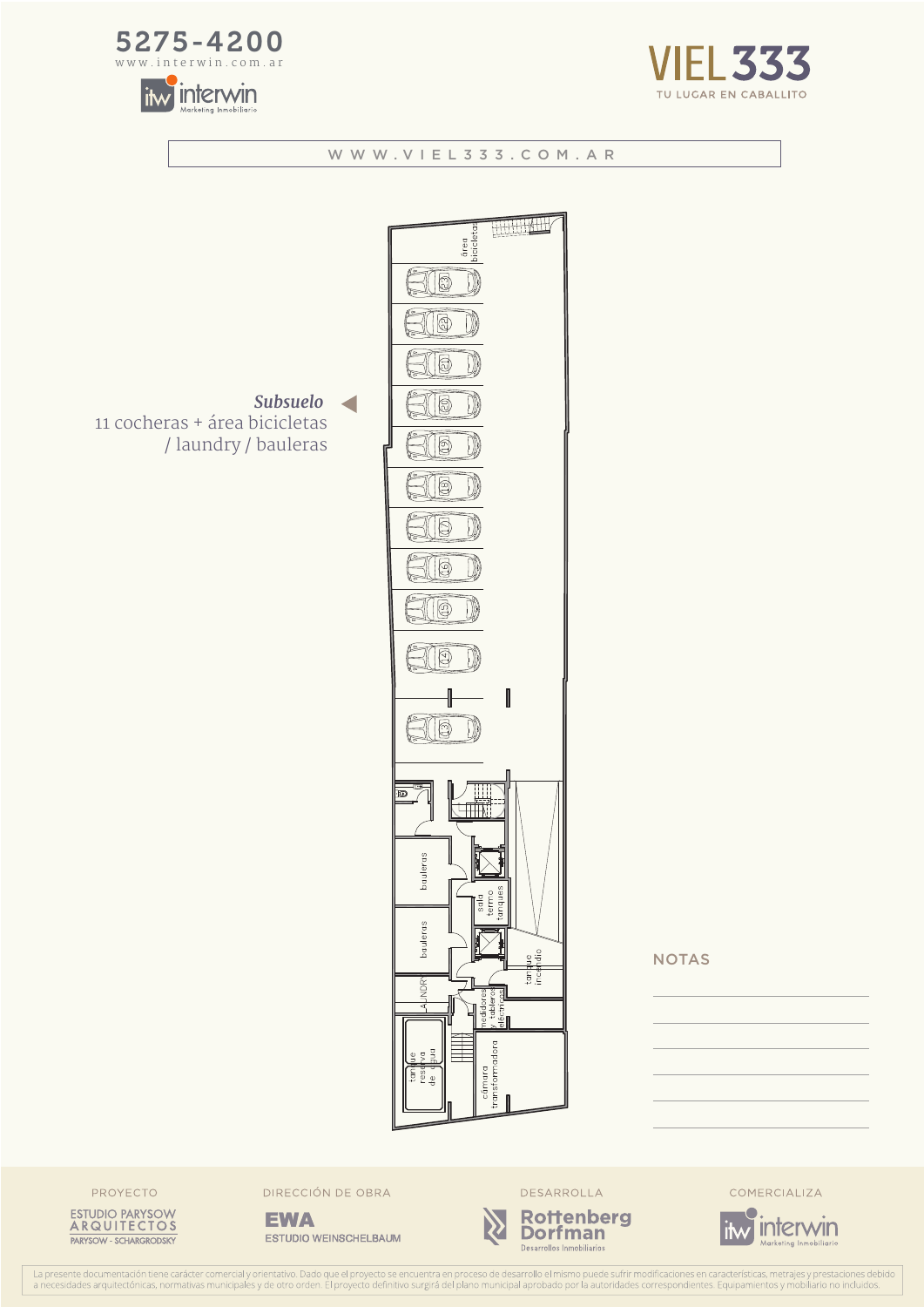





## WWW.VIEL333.COM.AR **THURHIDE** grupo<br>electró—<br>geno  $\overline{\mathbb{Q}}$ (三)  $\text{SN}$ € ® Planta Baja 11 cocheras  $\circ$ 6 61 61 ©|  $\circledS$ I **a** m h LCESO **NOTAS**  $\sqrt{\frac{1}{2}}$ ACCESO<br>COCHERAS PB HALL 俩

PROYECTO



DIRECCIÓN DE OBRA

**EWA ESTUDIO WEINSCHELBAUM** 





COMERCIALIZA



La presente documentación tiene carácter comercial y orientativo. Dado que el proyecto se encuentra en proceso de desarrollo el mismo puede sufrir modificaciones en características, metrajes y prestaciones debido a necesid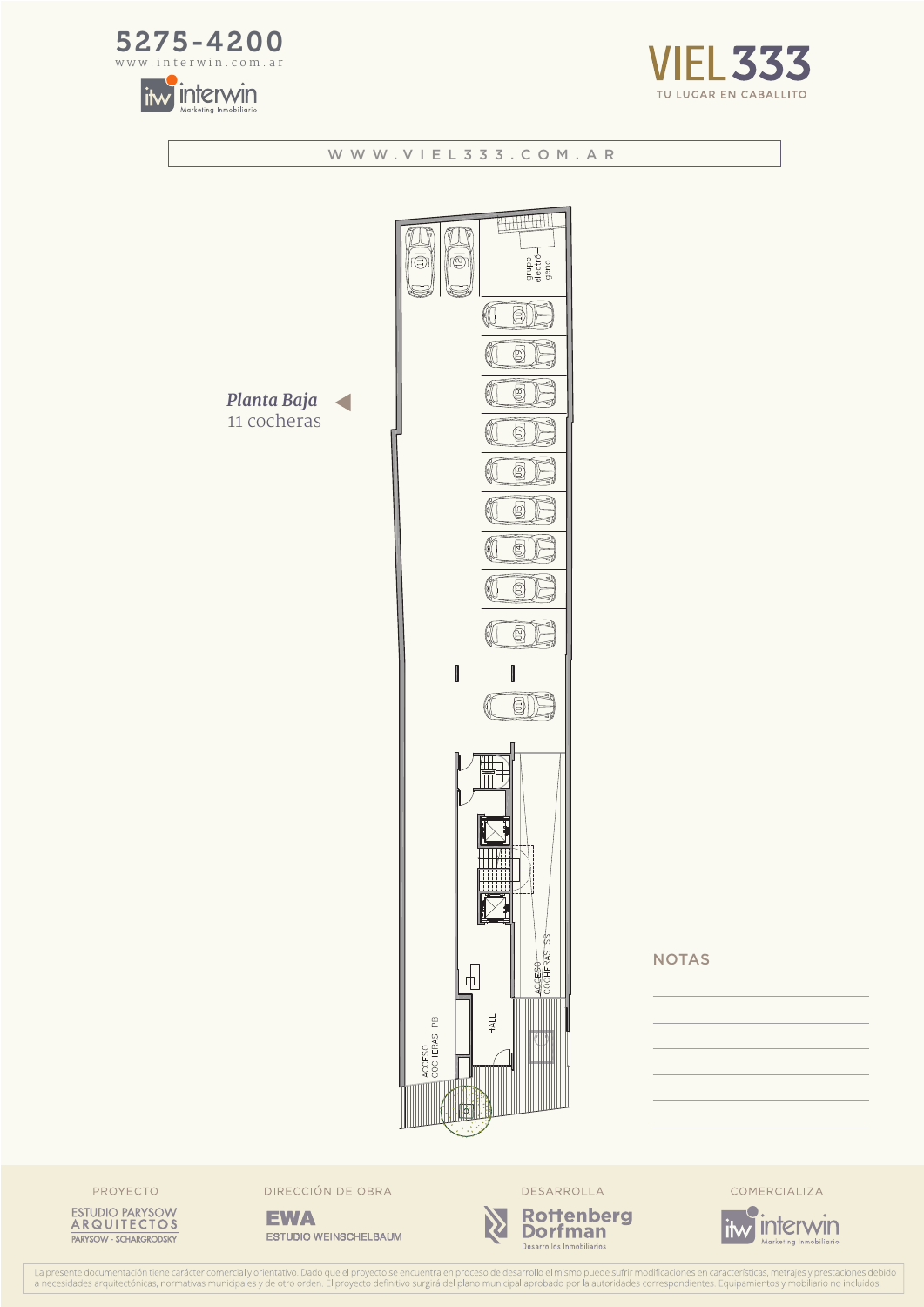









**NOTAS** 



DIRECCIÓN DE OBRA

**EWA** ESTUDIO WEINSCHELBAUM





COMERCIALIZA



La presente documentación tiene carácter comercial y orientativo. Dado que el proyecto se encuentra en proceso de desarrollo el mismo puede sufrir modificaciones en características, metrajes y prestaciones debido<br>a necesid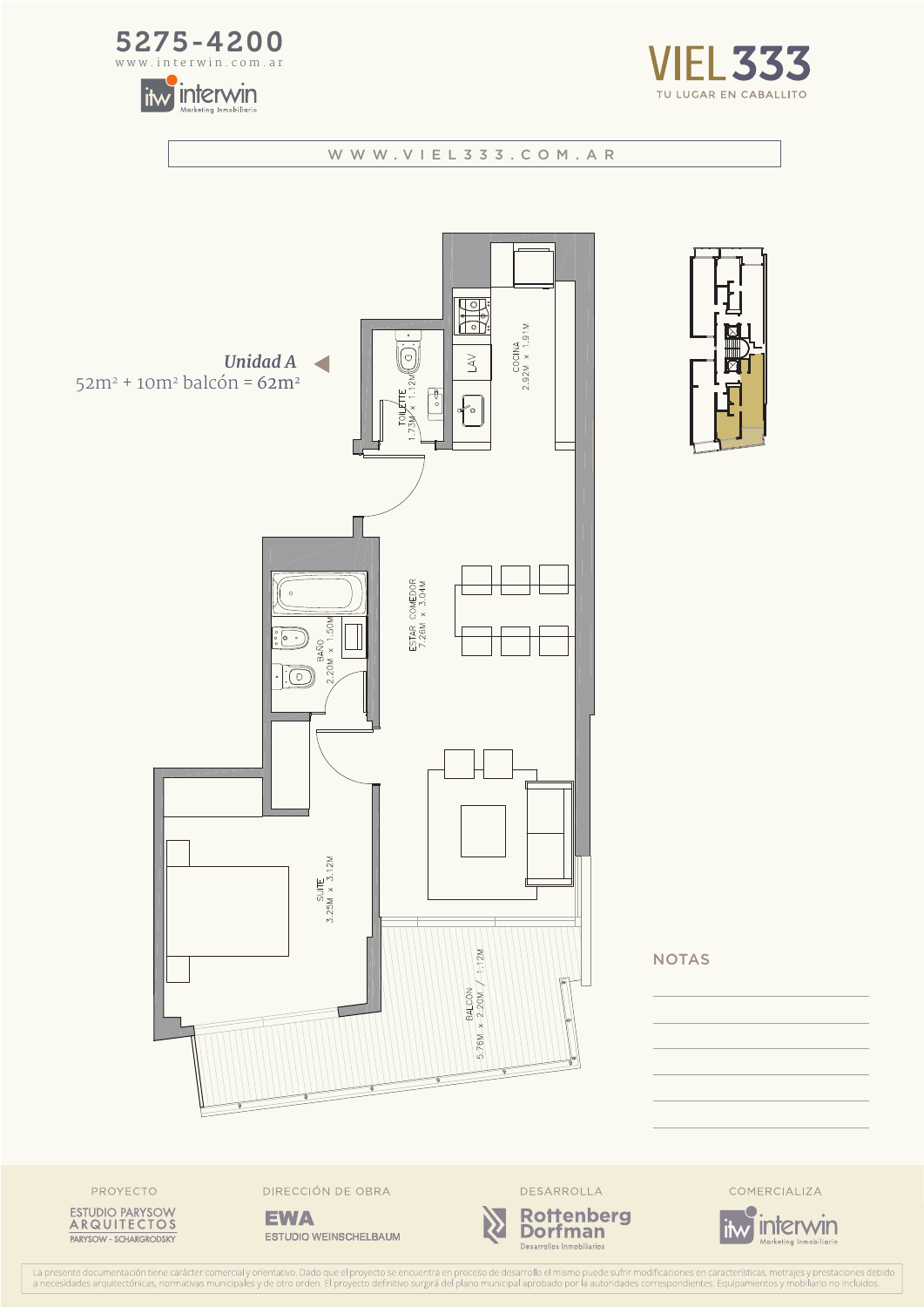







ESTUDIO PARYSOW<br>ARQUITECTOS PARYSOW - SCHARGRODSKY

PROYECTO

ESTUDIO WEINSCHELBAUM

Rottenberg<br>Dorfman

Desarrollos Inmobiliarios

![](_page_3_Picture_8.jpeg)

La presente documentación tiene carácter comercial y orientativo. Dado que el proyecto se encuentra en proceso de desarrollo el mismo puede sufrir modificaciones en características, metrajes y prestaciones debido<br>a necesid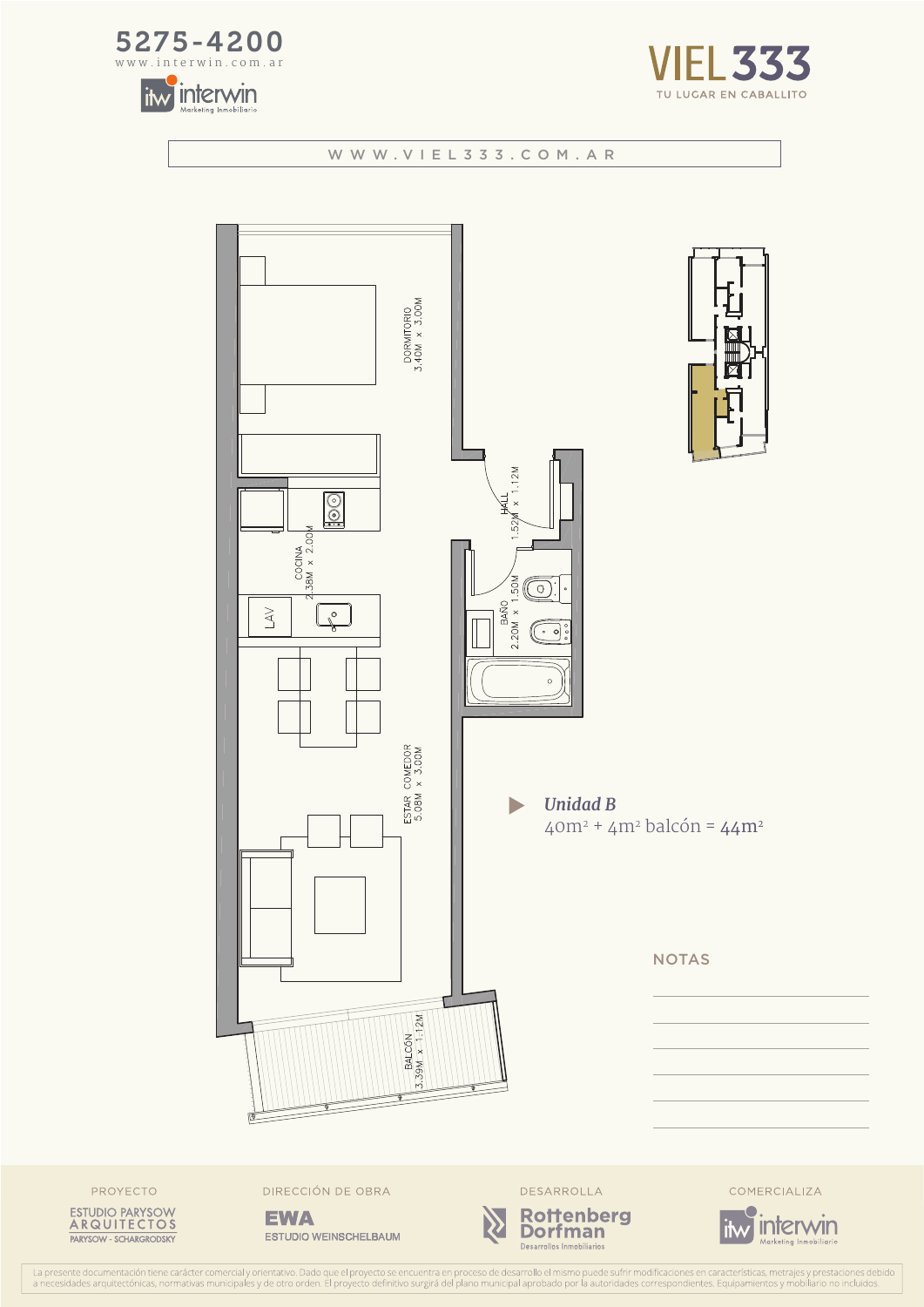![](_page_4_Picture_0.jpeg)

![](_page_4_Picture_1.jpeg)

![](_page_4_Picture_2.jpeg)

![](_page_4_Figure_4.jpeg)

![](_page_4_Picture_5.jpeg)

![](_page_4_Picture_6.jpeg)

DIRECCIÓN DE OBRA

**EWA** ESTUDIO WEINSCHELBAUM

![](_page_4_Picture_9.jpeg)

![](_page_4_Picture_10.jpeg)

COMERCIALIZA

![](_page_4_Picture_12.jpeg)

La presente documentación tiene carácter comercial y orientativo. Dado que el proyecto se encuentra en proceso de desarrollo el mismo puede sufrir modificaciones en características, metrajes y prestaciones debido<br>a necesid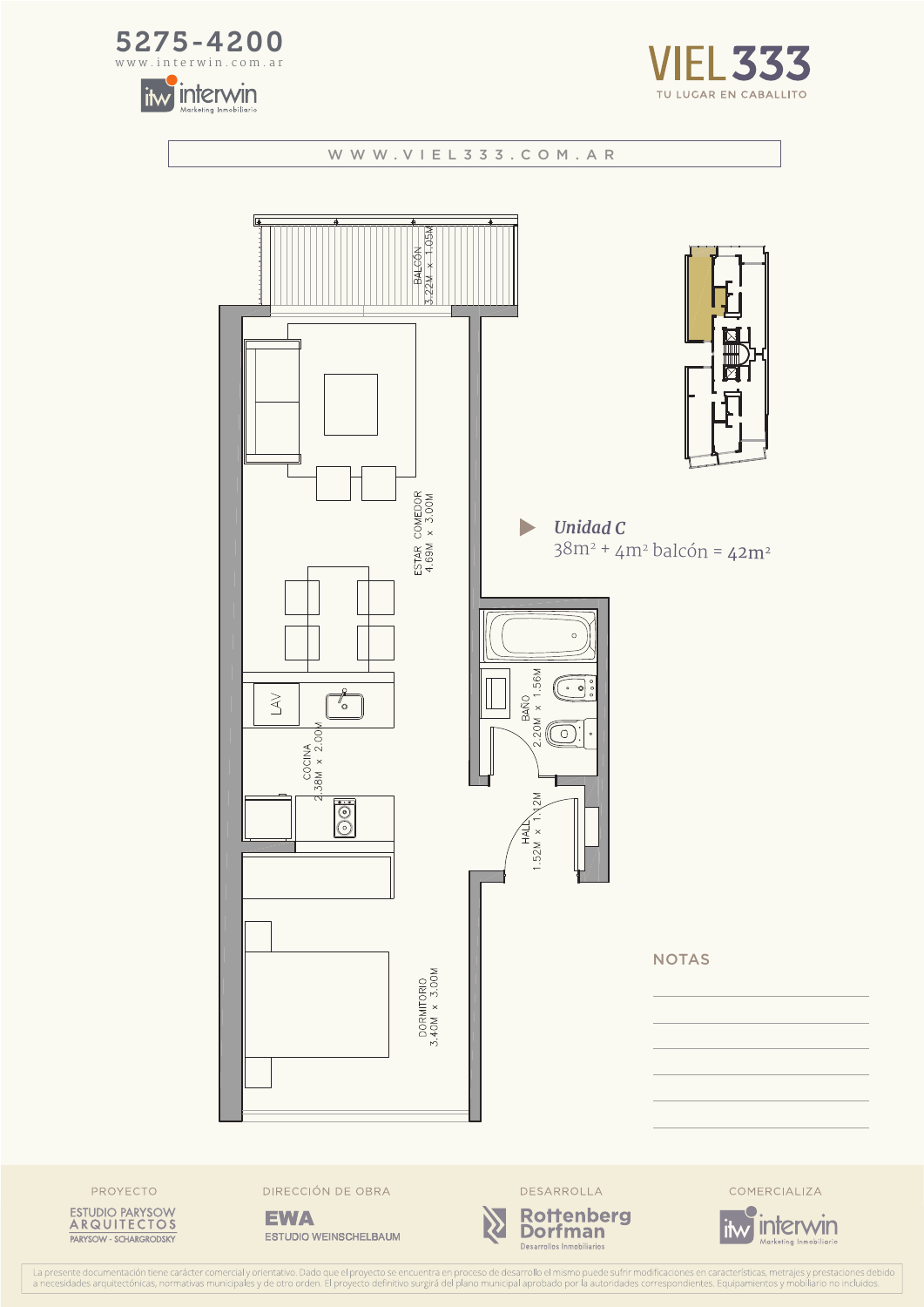![](_page_5_Picture_0.jpeg)

![](_page_5_Picture_1.jpeg)

![](_page_5_Picture_2.jpeg)

![](_page_5_Figure_4.jpeg)

![](_page_5_Figure_5.jpeg)

**NOTAS** 

![](_page_5_Picture_7.jpeg)

DIRECCIÓN DE OBRA

**EWA ESTUDIO WEINSCHELBAUM** 

![](_page_5_Picture_10.jpeg)

![](_page_5_Picture_11.jpeg)

COMERCIALIZA

![](_page_5_Picture_13.jpeg)

La presente documentación tiene carácter comercial y orientativo. Dado que el proyecto se encuentra en proceso de desarrollo el mismo puede sufrir modificaciones en características, metrajes y prestaciones debar a necesida es debido